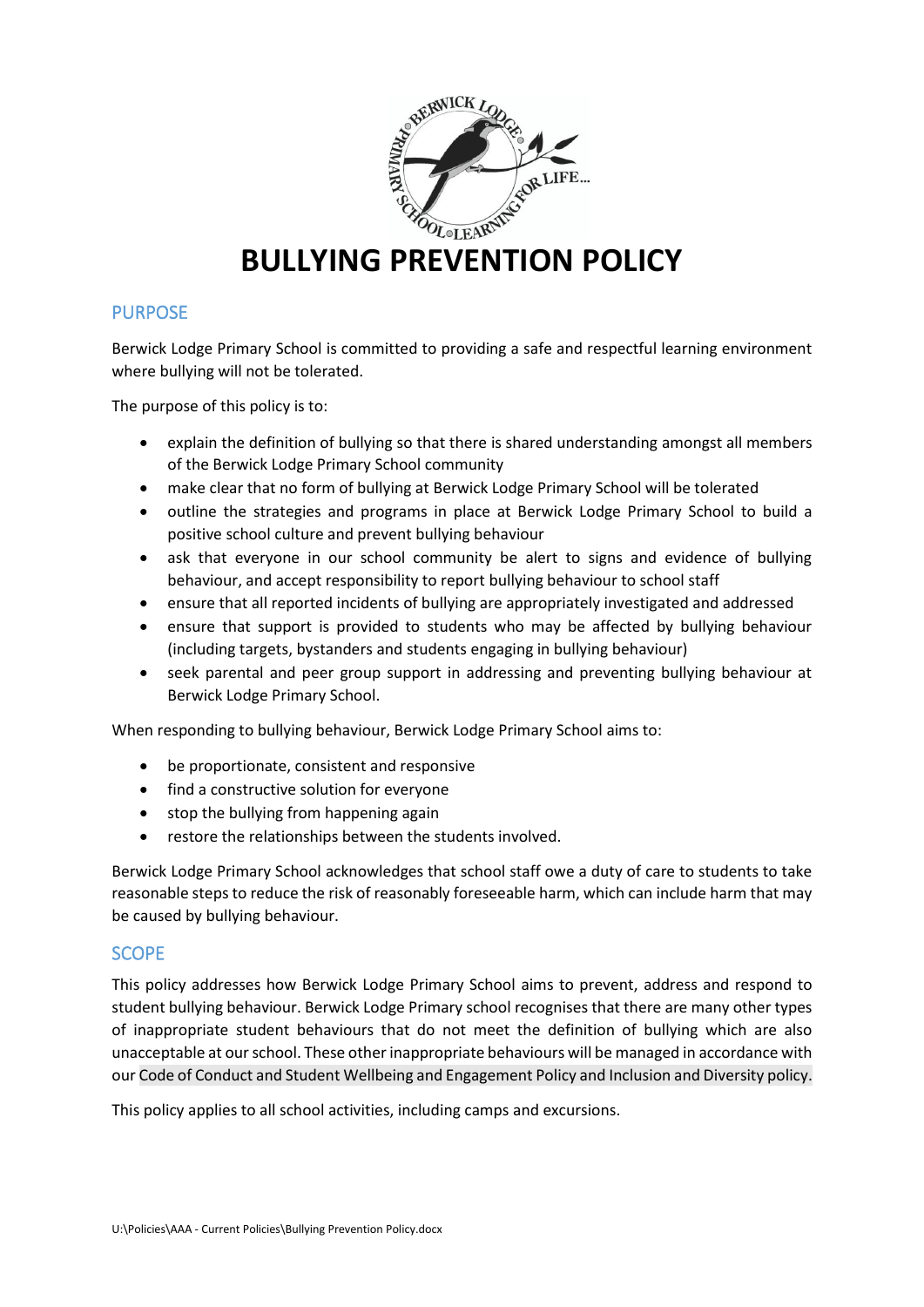# **POLICY**

# Definitions

### **Bullying**

In 2018 the Education Council of the Council of Australian Governments endorsed the following definition of bullying for use by all Australian schools:

*Bullying is an ongoing and deliberate misuse of power in relationships through repeated verbal, physical and/or social behaviour that intends to cause physical, social and/or psychological harm. It can involve an individual or a group misusing their power, or perceived power, over one or more persons who feel unable to stop it from happening.*

*Bullying can happen in person or online, via various digital platforms and devices and it can be obvious (overt) or hidden (covert). Bullying behaviour is repeated, or has the potential to be repeated, over time (for example, through sharing of digital records)*

*Bullying of any form or for any reason can have immediate, medium and long-term effects on those involved, including bystanders. Single incidents and conflict or fights between equals, whether in person or online, are not defined as bullying.*

Bullying has three main features:

- It involves a misuse of power in a relationship
- It is ongoing and repeated, and
- It involves behaviours that can cause harm.

Bullying can be:

- 1. *direct* physical bullying e.g. hitting, tripping, and pushing or damaging property.
- 2. *direct* verbal bullying e.g. name calling, insults, homophobic or racist remarks, verbal abuse.
- 3. *indirect* bullying e.g. spreading rumours, playing nasty jokes to embarrass and humiliate, mimicking, encouraging others to socially exclude a person and/or damaging a person's social reputation or social acceptance.

*Cyberbullying* is direct or indirect bullying behaviours using digital technology. For example via a mobile device, computers, chat rooms, email, social media, etc. It can be verbal, written and include images, video and/or audio.

#### **Other distressing and inappropriate behaviours**

Many distressing and inappropriate behaviours may not constitute bullying even though they are unpleasant. Students who are involved in or who witness any distressing and inappropriate behaviours should report their concerns to school staff and our school will follow the Student Wellbeing and Engagement Policy/Student Engagement Policy/Code of Conduct.

*Mutual conflict* involves an argument or disagreement between people with no imbalance of power. In incidents of mutual conflict, generally, both parties are upset and usually both want a resolution to the issue. Unresolved mutual conflict can develop into bullying if one of the parties targets the other repeatedly in retaliation.

*Social rejection or dislike* is not bullying unless it involves deliberate and repeated attempts to cause distress, exclude or create dislike by others.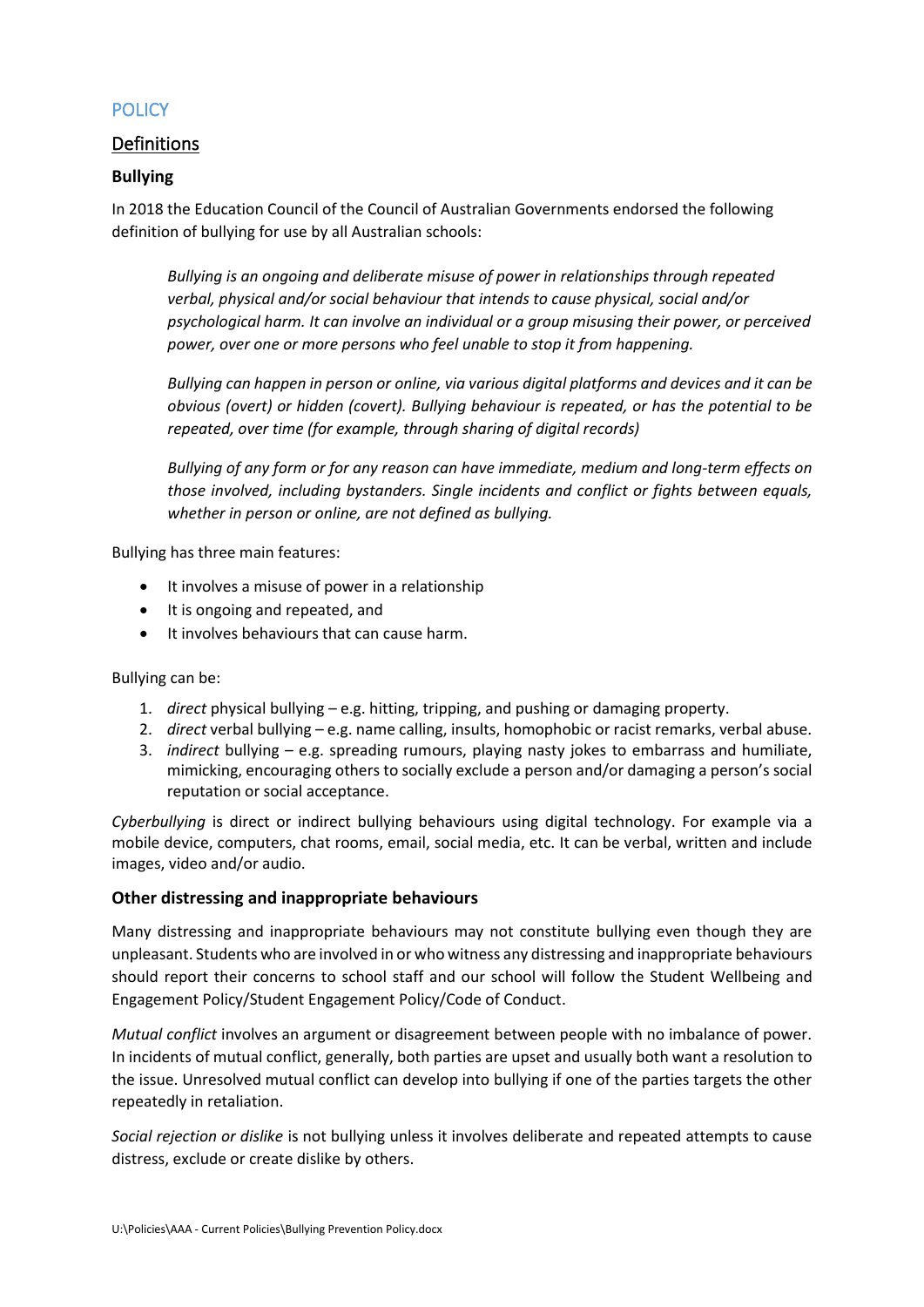*Single-episode acts* of nastiness or physical aggression are not the same as bullying. However, single episodes of nastiness or physical aggression are not acceptable behaviours at our school and may have serious consequences for students engaging in this behaviour. Berwick Lodge Primary School will use its Student Wellbeing and Engagement Policy to guide a response to single episodes of nastiness or physical aggression.

*Harassment* is language or actions that are demeaning, offensive or intimidating to a person. It can take many forms, including sexual harassment and disability harassment. Further information about these two forms of harassment, including definitions, is set out in our Inclusion and Diversity Policy. Harassment of any kind will not be tolerated at Berwick Lodge Primary School and may have serious consequences for students engaging in this behaviour. Berwiick will use its Student Wellbeing and Engagement Policy to guide a response to students demonstrating harassing behaviour, unless the behaviour also constitutes bullying, in which case the behaviour will be managed in accordance with this Bullying Prevention Policy.

# Bullying Prevention

Berwick Lodge Primary School has a number of programs and strategies in place to build a positive and inclusive school culture. We strive to foster a school culture that prevents bullying behaviour by modelling and encouraging behaviour that demonstrates acceptance, kindness and respect.

Bullying prevention at Berwick Lodge Primary School is proactive and is supported by research that indicates that a whole school, multifaceted approach is the most effect way to prevent and address bullying. At our school:

- We have a positive school environment that provides safety, security and support for students and promotes positive relationships and wellbeing.
- We strive to build strong partnerships between the school, families and the broader community that means all members work together to ensure the safety of students.
- Teachers are encouraged to incorporate classroom management strategies that discourage bullying and promote positive behaviour.
- A range of year level incursions and programs are planned for each year to raise awareness about bullying and its impacts.
- In the classroom, our social and emotional learning curriculum teaches students what constitutes bullying and how to respond to bullying behaviour assertively. This promotes resilience, assertiveness, conflict resolution and problem solving.
- The Peer Support Program and the Peer Mediation program encourage positive relationships between students in different year levels. We seek to empower students to be confident communicators and to resolve conflict in a non-aggressive and constructive way.
- Students are encouraged to look out for each other and to talk to teachers and older peers about any bullying they have experienced or witnessed.
- We participate in the National Day of Action against Bullying and Violence.

For further information about our engagement and wellbeing initiatives, please see our Student Wellbeing and Engagement policy/Student Engagement Policy.

## Incident Response

## Reporting concerns to Berwick Lodge Primary School

Bullying complaints will be taken seriously and responded to sensitively at our school.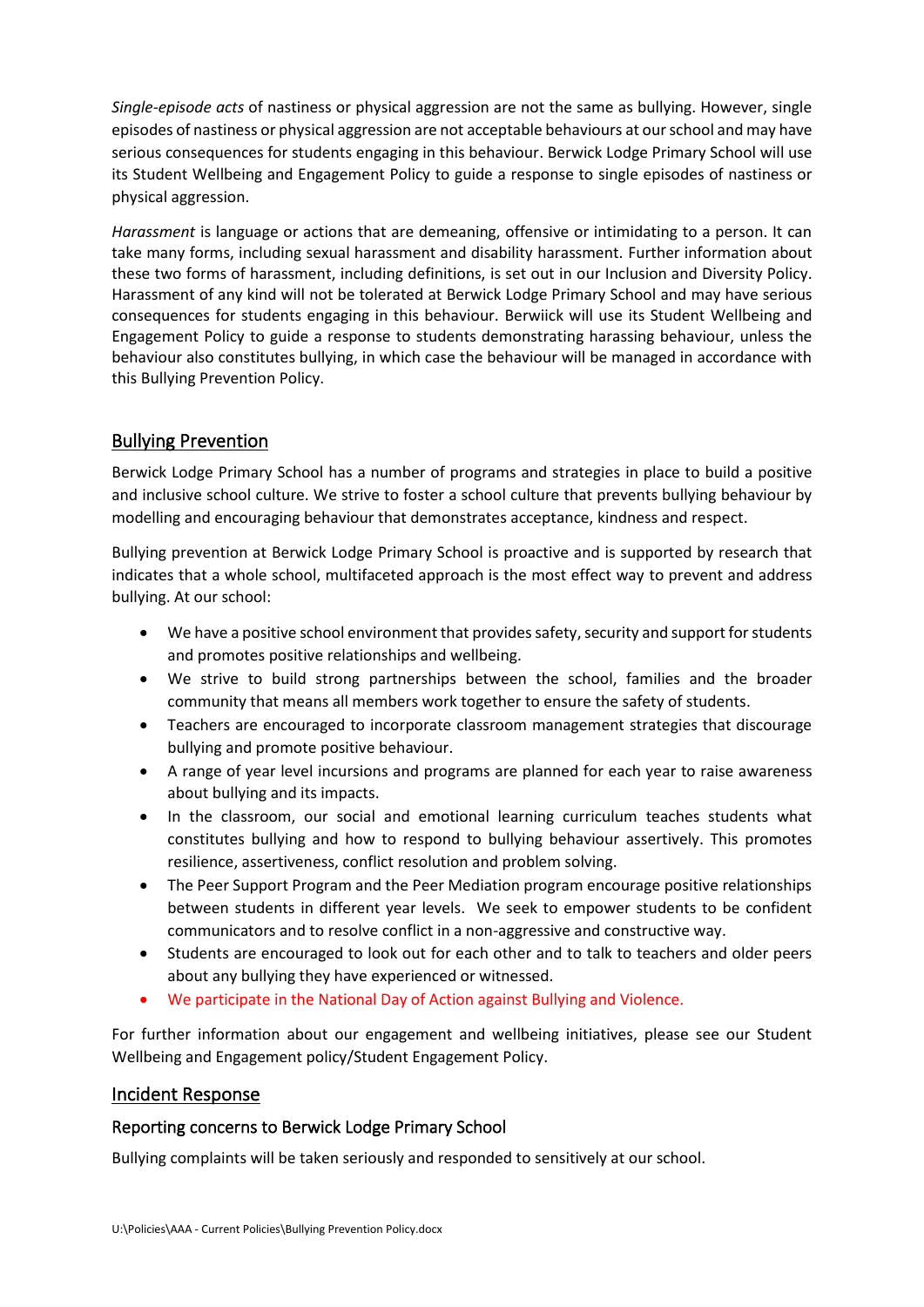Students who may be experiencing bullying behaviour, or students who have witnessed bullying behaviour, are encouraged to report their concerns to school staff as soon as possible.

Our ability to effectively reduce and eliminate bullying behaviour is greatly affected by students and/or parents and carers reporting concerning behaviour as soon as possible, so that the responses implemented by Berwick Lodge Primary School are timely and appropriate in the circumstances.

We encourage students to speak to their teacher/Year Level Coordinator. However, students are welcome to discuss their concerns with any trusted member of staff including [Principal, Assistant Principal, teachers, wellbeing staff, etc.].

Parents or carers who develop concerns that their child is involved in, or has witnessed bullying behaviour at Berwick Lodge Primary School should contact the Student Wellbeing Coordinator, Anglea Maskery, by phone on 9709 6700 or by email directed t[o berwick.](mailto:berwick)lodge.ps@education.vic.gov.au.

#### Investigations

When notified of alleged bullying behaviour, school staff are required to:

- 1. record the details of the allegations in [insert relevant location i.e. incident register, Compass, student file]; and
- 2. inform the relevant Year Level Coordinator, Student Wellbeing Team, Assistant Principal, Principal.

The Year Level Coordinator is responsible for investigating allegations of bullying in a timely and sensitive manner. To appropriately investigate an allegation of bullying, the Year Level Coordinator may:

- speak to the those involved in the allegations, including the target/s, the students allegedly engaging in bullying behaviour/s and any witnesses to the incidents
- speak to the parents of the students involved
- speak to the teachers of the students involved
- take detailed notes of all discussions for future reference
- obtain written statements from all or any of the above.

All communications with the Year Level Coordinator in the course of investigating an allegation of bullying will be managed sensitively. Investigations will be completed as quickly as possible to allow for the behaviours to be addressed in a timely manner.

The objective of completing a thorough investigation into the circumstances of alleged bullying behaviour is to determine the nature of the conduct and the students involved. A thorough understanding of the alleged bullying will inform staff about how to most effectively implement an appropriate response to that behaviour.

Serious bullying, including serious cyberbullying, is a criminal offence and may be referred to Victoria Police. For more information, see: [Brodie's Law.](http://www.education.vic.gov.au/about/programs/bullystoppers/Pages/advicesheetbrodieslaw.aspx)

### Responses to bullying behaviours

When Year Level Coordinator has sufficient information to understand the circumstances of the alleged bullying and the students involved, a number of strategies may be implemented to address the behaviour and support affected students in consultation with the Student Wellbeing Team, Assistant Principal, Principal, etc.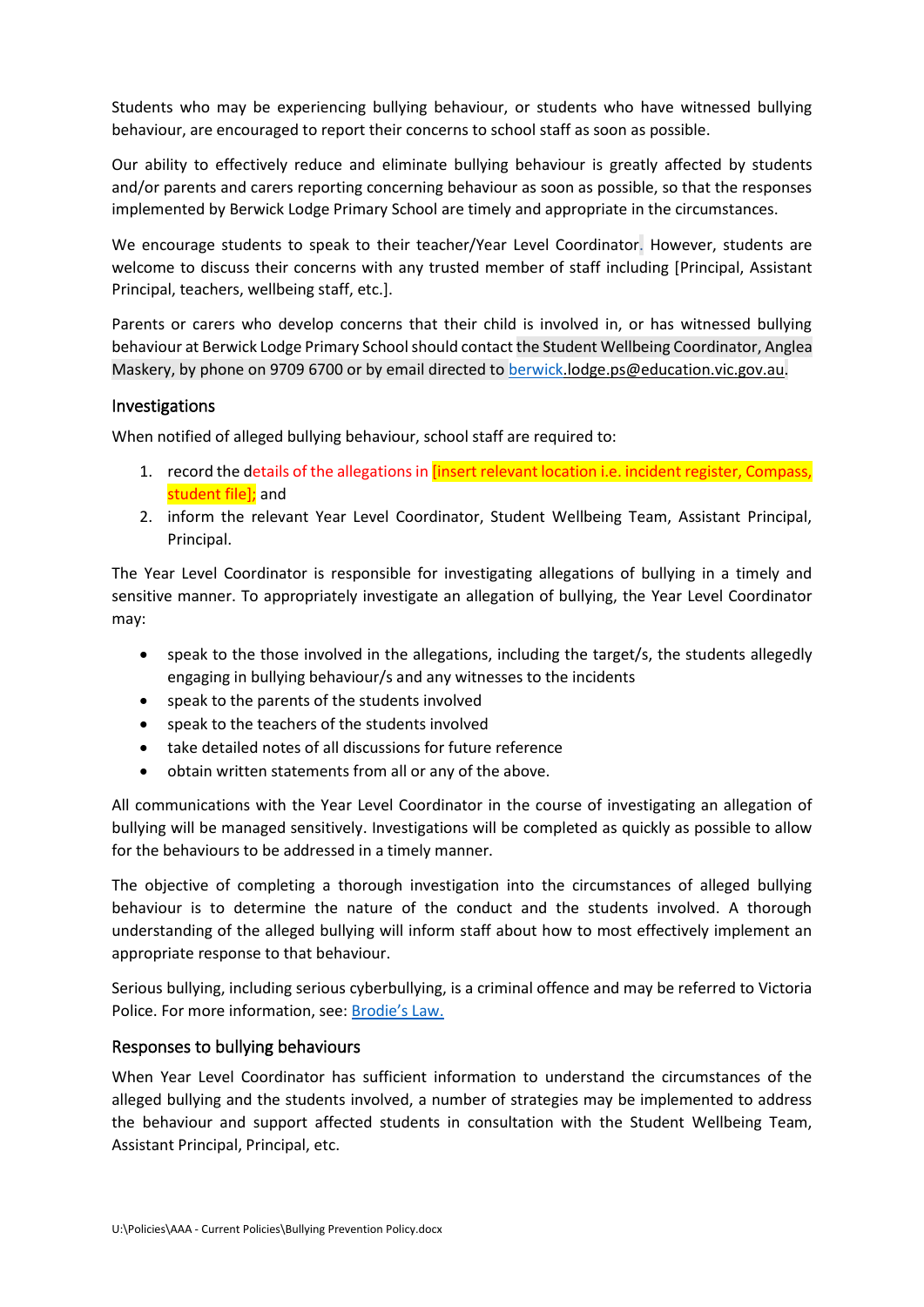There are a number of factors that will be considered when determining the most appropriate response to the behaviour. When making a decision about how to respond to bullying behaviour, Berwick Lodge Primary School will consider:

- the age and maturity of the students involved
- the severity and frequency of the bullying, and the impact it has had on the target student
- whether the student/s engaging in bullying behaviour have displayed similar behaviour before
- whether the bullying took place in a group or one-to-one context
- whether the students engaging in bullying behaviour demonstrates insight or remorse for their behaviour
- the alleged motive of the behaviour, including any element of provocation.

The Year Level Coordinator may implement all, or some of the following responses to bullying behaviours:

- Offer counselling support to the target student or students, including referral to the Assistant Principal, Student Wellbeing Coordinator, external provider.
- Offer counselling support to the students engaging in bullying behaviour, including referral to Assistant Principal, Student Wellbeing Coordinator, external provider.
- Offer counselling support to affected students, including witnesses and/or friends of the target student, including referral to the Assistant Principal, the Student Wellbeing Coordinator, external provider.
- Facilitate a restorative practice meeting with all or some of the students involved. The objective of restorative practice is to repair relationships that have been damaged by bringing about a sense of remorse and restorative action on the part of the person who has bullied someone and forgiveness by the person who has been bullied.
- Facilitate a mediation between some or all of the students involved to help to encourage students to take responsibility for their behaviour and explore underlying reasons for conflict or grievance. Mediation is only suitable if all students are involved voluntarily and demonstrate a willingness to engage in the mediation process.
- Facilitate a process using the Support Group Method, involving the target student(s), the students engaging in bullying behaviour and a group of students who are likely to be supportive of the target(s).
- Implement a Method of Shared Concern process with all students involved in the bullying.
- Facilitate a Student Support Group meeting and/or Behaviour Support Plan for affected students.
- Prepare a Safety Plan or Individual Management Plan restricting contact between target and students engaging in bullying behaviour.
- Provide discussion and/or mentoring for different social and emotional learning competencies of the students involved.
- Monitor the behaviour of the students involved for an appropriate time and take follow up action if necessary.
- Implement year group targeted strategies to reinforce positive behaviours
- Implement disciplinary consequences for the students engaging in bullying behaviour, which may include removal of privileges, detention, suspension and/or expulsion consistent with our Student Wellbeing and Engagement policy, the Ministerial Order on Suspensions and Expulsions and any other relevant Department policy.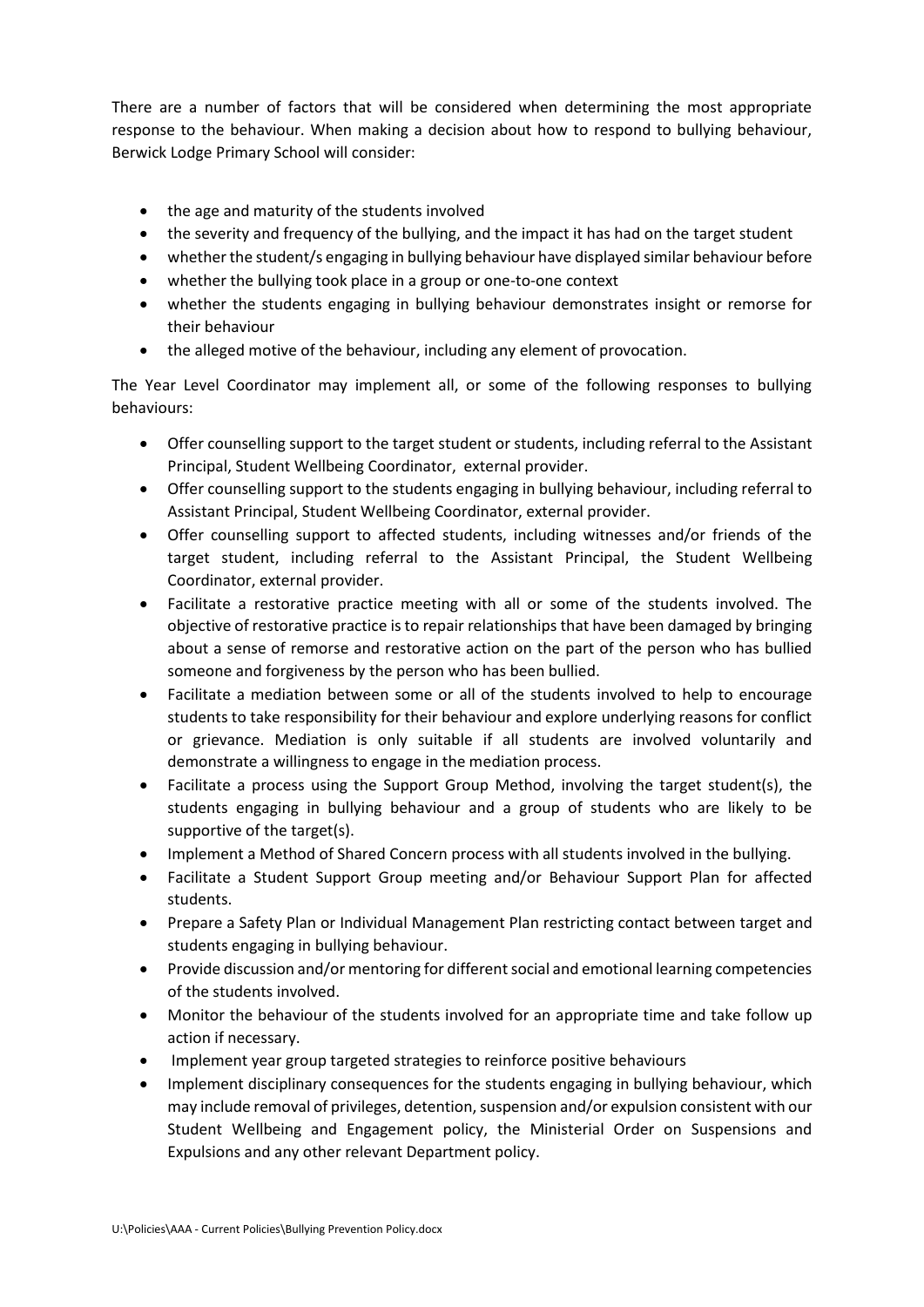Berwick Lodge Primary School understands the importance of monitoring and following up on the progress of students who have been involved in or affected by bullying behaviour. Where appropriate, school staff will also endeavour to provide parents and carers with updates on the management of bullying incidents.

The Year Level Coordinator is responsible for maintaining up to date records of the investigation of and responses to bullying behaviour.

# **COMMUNICATION**

This policy will be communicated to our school community in the following ways:

- Available publicly on our school's website or Sentral
- Included in staff induction processes
- Included in our staff handbook/manual
- Discussed at staff briefings/meetings as required
- Discussed at parent information nights/sessions
- Included in student diaries so that it is easily accessible to parents, carers and students
- Discussed at student forums/through communication tools
- Made available in hard copy from school administration upon request

## FURTHER INFORMATION AND RESOURCES

This policy should be read in conjunction with the following school policies:

- Statement of Values and School Philosophy
- Student Wellbeing and Engagement Policy
- Parent Complaints policy
- Duty of Care Policy
- Inclusion and Diversity Policy

The following websites and resources provide useful information on prevention and responding to bullying, as well as supporting students who have been the target of bullying behaviours:

- [Bully Stoppers](https://www.education.vic.gov.au/about/programs/bullystoppers/Pages/default.aspx)
- Kids [Helpline](https://kidshelpline.com.au/)
- [Lifeline](https://www.lifeline.org.au/)
- [Bullying. No way!](https://bullyingnoway.gov.au/)
- [Student Wellbeing Hub](https://www.studentwellbeinghub.edu.au/)
- [Office of the eSafety Commissioner](https://www.esafety.gov.au/)
- [Australian Student Wellbeing Framework](https://studentwellbeinghub.edu.au/educators/resources/australian-student-wellbeing-framework/)

## EVALUATION

This policy will be reviewed every 3 years, or earlier as required following an incident or analysis of new research or school data relating to bullying, to ensure that the policy remains up to date, practical and effective.

Data will be collected through:

- discussion and consultation with students and parent/carers
- regular student bullying surveys
- regular staff surveys